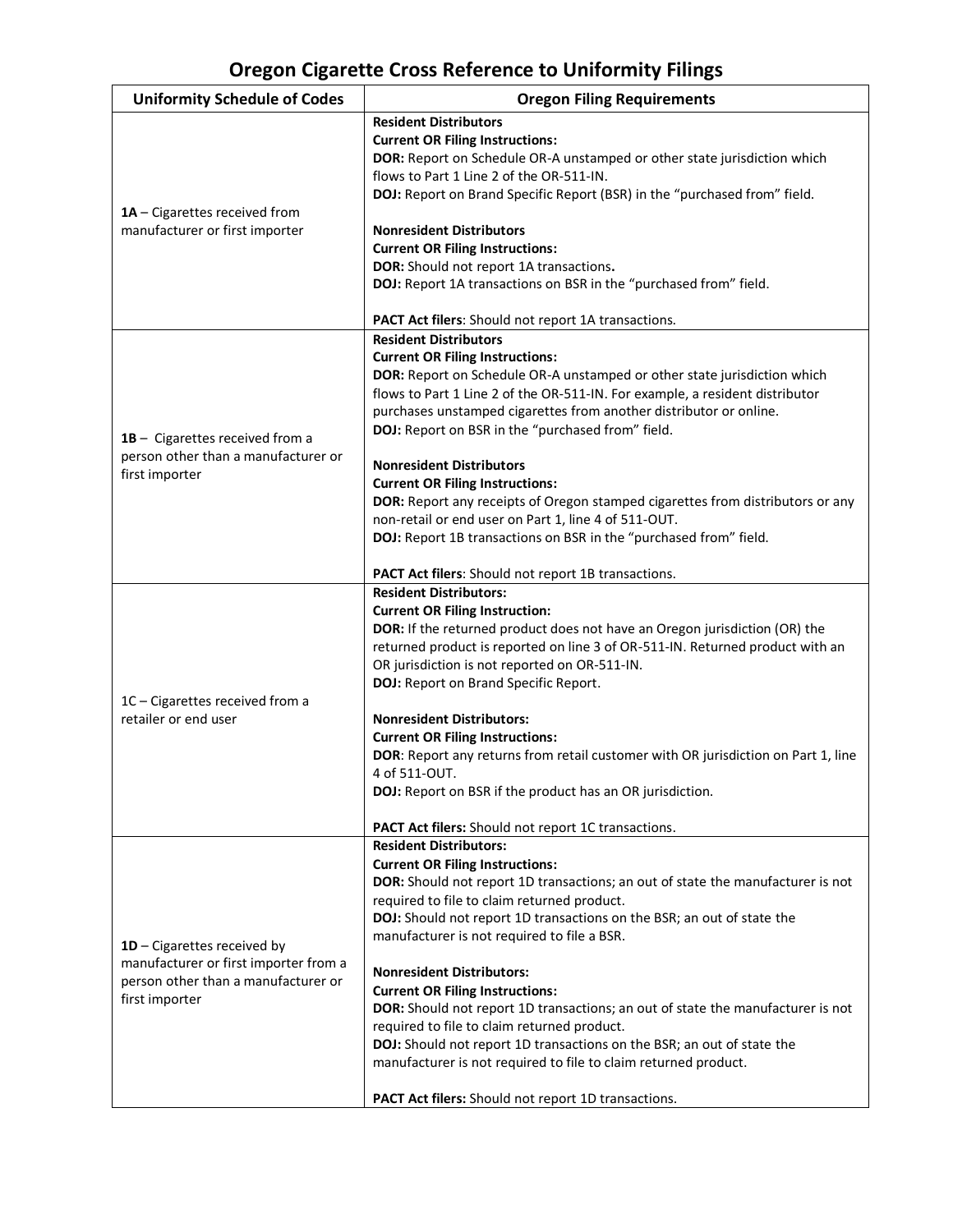## **Cigarette Uniform Schedule of Codes for Oregon Disbursements**

| <b>Uniformity Schedule of Codes</b>                                                       | <b>Oregon Filing Requirements</b>                                                                                                                                                                                                                                                                                                                                                                                                                           |
|-------------------------------------------------------------------------------------------|-------------------------------------------------------------------------------------------------------------------------------------------------------------------------------------------------------------------------------------------------------------------------------------------------------------------------------------------------------------------------------------------------------------------------------------------------------------|
| 2A - Cigarettes disbursed by a<br>manufacturer or first importer                          | <b>Resident Distributors:</b><br><b>Current OR Filing Instructions:</b><br>DOR: Should not report 2A transactions.<br>DOJ: Should not report 2A transactions on the BSR.                                                                                                                                                                                                                                                                                    |
|                                                                                           | <b>Nonresident Distributors:</b><br><b>Current OR Filing Instructions:</b><br>DOR: Should not report 2A transactions.<br>DOJ: Should not report 2A transactions on the BSR.                                                                                                                                                                                                                                                                                 |
|                                                                                           | PACT Act filers: Report any Cigarettes sold to customers located in this state.<br><b>Resident Distributors:</b>                                                                                                                                                                                                                                                                                                                                            |
| $2B$ – Cigarettes disbursed to a person<br>other than a manufacturer or first<br>importer | <b>Current OR Filing Instructions:</b><br>DOR: Report any product disbursed to a non-OR jurisdiction on the Schedule<br>OR-C. Also report any unstamped product sold to another Oregon distributor<br>on the Schedule OR-C. This flows to Part 1, line 6 of the OR-511-IN.<br>DOJ: Report transactions on which the filing distributor affixed OR tax stamps<br>on the BSR. Do not report transactions on BSR if distributor purchased<br>product tax-paid. |
|                                                                                           | <b>Nonresident Distributors:</b><br><b>Current OR Filing Instructions:</b><br>DOR: Only OR jurisdiction reported on Part 1 Line 1 of Form 511-OUT.<br>DOJ: Report transactions on which the filing distributor affixed OR tax stamps<br>on the BSR. Do not report transactions on BSR if distributor purchased<br>product tax-paid.                                                                                                                         |
|                                                                                           | PACT Act filers: Non-resident Pact Act filers should report 2B transactions.<br><b>Resident Distributors:</b>                                                                                                                                                                                                                                                                                                                                               |
| $2C - Cigarettes$ disbursed to a retailer or<br>end user                                  | <b>Current OR Filing Instructions:</b><br>DOR: Report any product disbursed to any non-OR jurisdiction on the<br>Schedule OR-C. This flows to Part 1, line 6 of the OR-511-IN.<br>DOJ: Report transactions on which the filing distributor affixed OR tax stamps<br>on the BSR. Do not report transactions on BSR if distributor purchased<br>product tax-paid.                                                                                             |
|                                                                                           | <b>Nonresident Distributors:</b><br><b>Current OR Filing:</b><br>DOR: Report only OR jurisdiction disbursements on the Schedule OR-C. This<br>flows to Part 1, line 1 of the OR-511-OUT.<br>DOJ: Report transactions on which the filing distributor affixed OR tax stamps<br>on the BSR. Do not report transactions on BSR if distributor purchased<br>product tax-paid.                                                                                   |
|                                                                                           | PACT Act filers: Non-resident Pact act filers should report 2C transactions.                                                                                                                                                                                                                                                                                                                                                                                |
| 2D - Cigarettes returned to the<br>manufacturer                                           | <b>Resident Distributors:</b><br><b>Current OR Filing:</b><br>DOR: Report returns on the Schedule OR-C. This flows to Part 1, line 6 of the<br>OR-511-IN.<br>DOJ: Should not report 2D transactions on the BSR.<br><b>Nonresident Distributors:</b>                                                                                                                                                                                                         |
|                                                                                           | <b>Current OR Filing:</b><br>DOR: Report on Part 1 Line 5 of the OR-511-OUT.<br>DOJ: Should not report 2D transactions on the BSR.                                                                                                                                                                                                                                                                                                                          |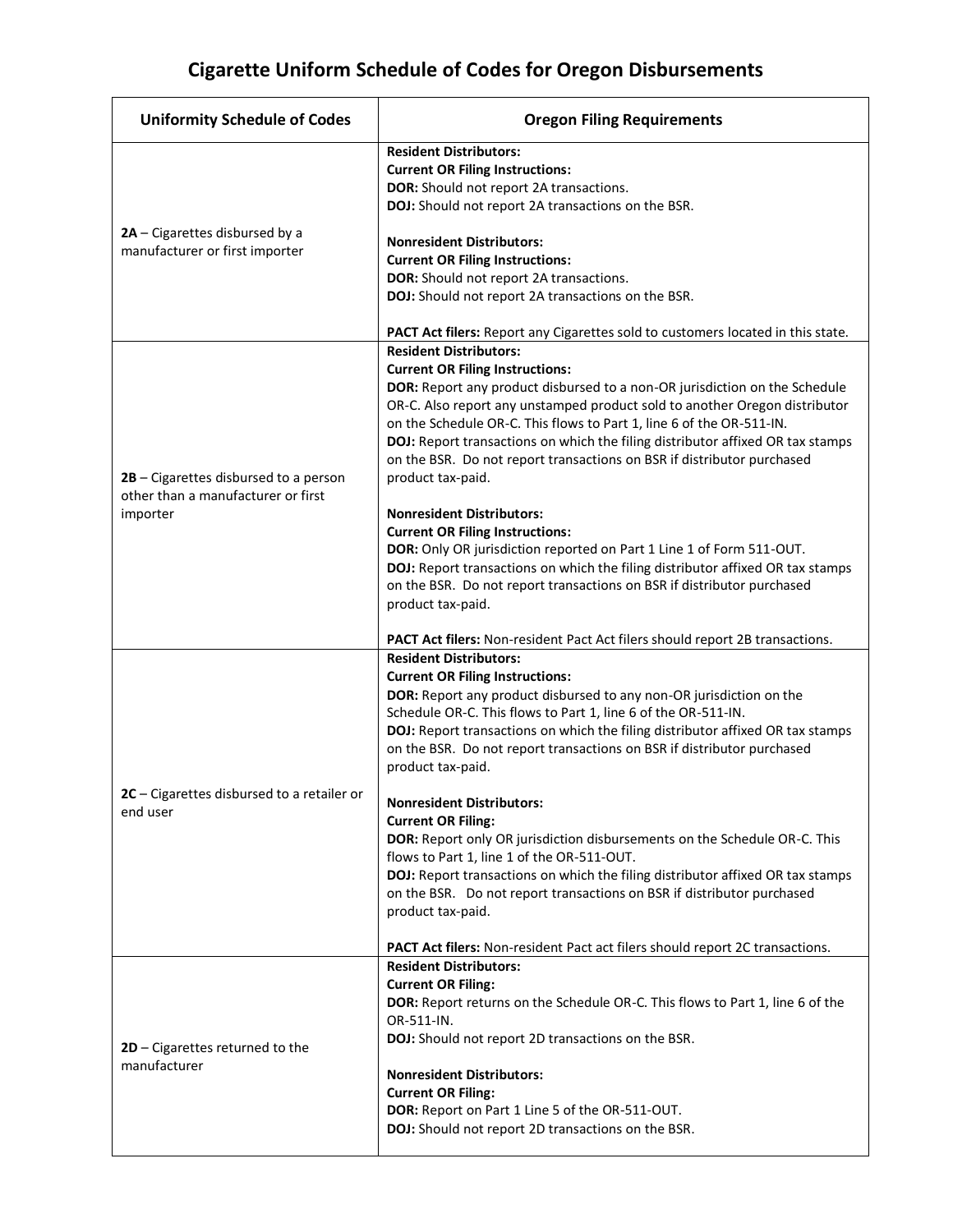| PACT Act filer: Should report 2D transactions if the Manufacturer is located in<br>Oregon. |
|--------------------------------------------------------------------------------------------|
|                                                                                            |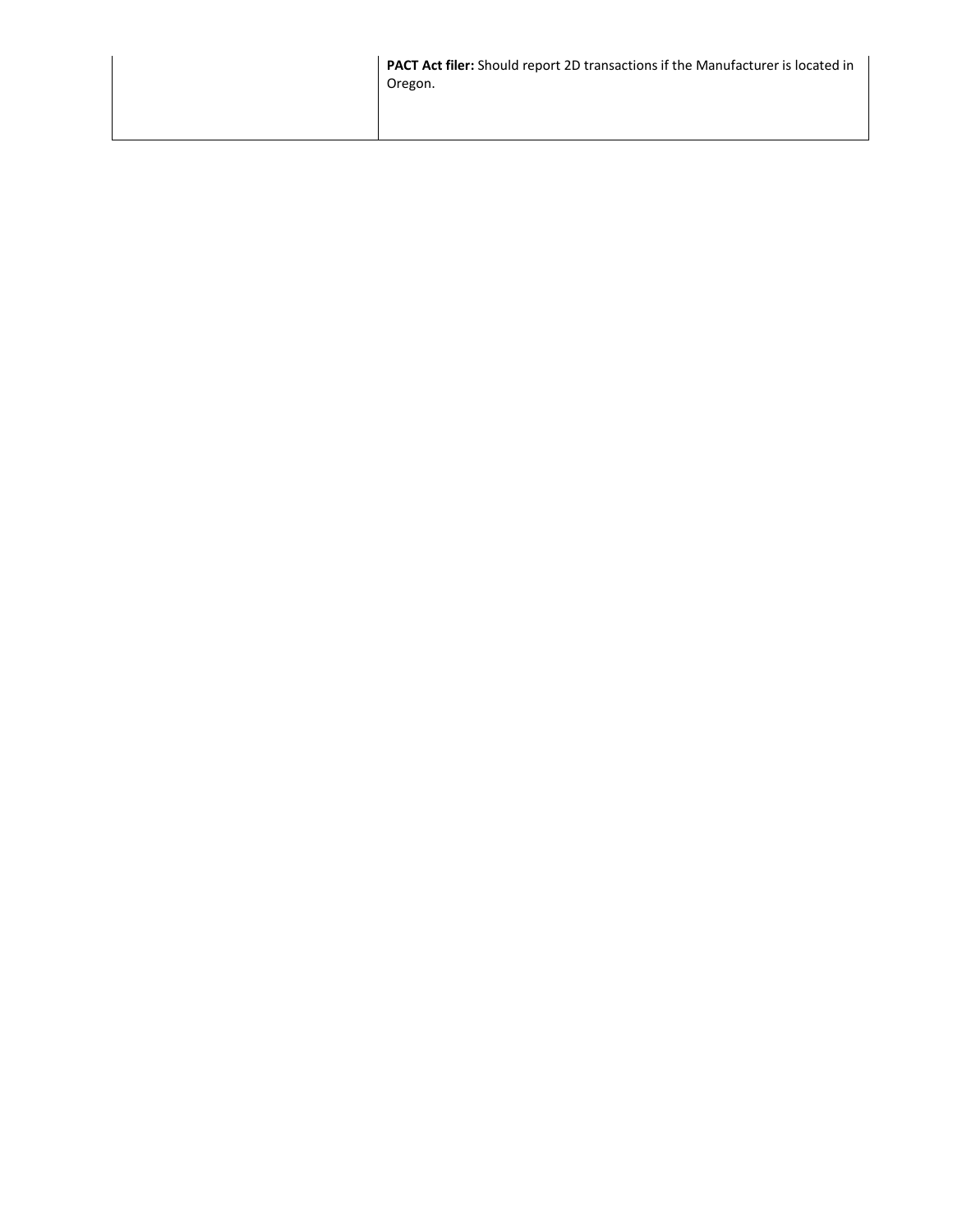## **Oregon Tobacco (OTP) Cross Reference to Uniformity Filings**

| <b>Uniformity Schedule of Codes</b>                                                                               | <b>Oregon Filing Requirements</b>                                                                                                                                                                                                                                                                                                                                                                                                                                                                                                                                                                                                                                                                               |
|-------------------------------------------------------------------------------------------------------------------|-----------------------------------------------------------------------------------------------------------------------------------------------------------------------------------------------------------------------------------------------------------------------------------------------------------------------------------------------------------------------------------------------------------------------------------------------------------------------------------------------------------------------------------------------------------------------------------------------------------------------------------------------------------------------------------------------------------------|
| 1A-OTP received from manufacturer or<br>first importer                                                            | <b>Resident Distributors</b><br><b>Current OR Filing:</b><br>DOR: Report on Schedule OR-1A through OR-7A. This flows to the first line of<br>each section on the Form OR-530.<br>DOJ: Report certain products - RYO, Little Cigars, and Moist Snuff on the BSR<br>in the "purchased from" field.<br><b>Nonresident Distributors</b><br><b>Current OR Filing:</b><br>DOR: Should not report OTP received on 1A transactions.<br>DOJ: Report OTP received on 1A transactions in the "purchased from" field.<br>PACT Act filers Should not report 1A transactions.                                                                                                                                                 |
| $1B -$ OTP received from a person other<br>than a manufacturer or first importer                                  | Resident Distributors Report all other untaxed OTP purchases.<br><b>Current OR Filing:</b><br>DOR: Report on Schedule OR-1A through OR-7A. This flows to line 1 of each<br>section on the Form OR-530.<br>DOJ: Report certain products - RYO, Little Cigars, and Moist Snuff on the BSR<br>in the "purchased from" field.<br><b>Nonresident Distributors</b><br><b>Current OR Filing:</b><br>DOR: Should not report OTP received on 1B transactions<br>DOJ: Report RYO, Little Cigars, and Moist Snuff on which the distributor will<br>pay Oregon tax on the BSR in the "purchased from" field.<br><b>PACT Act filers</b> Should not report 1B transactions.                                                   |
| 1C-OTP received from a retailer or end<br>user                                                                    | <b>Resident Distributors:</b><br><b>Current OR Filing:</b><br>DOR: Resident distributors report out of state OTP returns on Schedule OR-1A<br>through OR-7A which flows to line 2 of each section on Form OR-530.<br>DOJ: Report RYO, Little Cigars, and Moist Snuff returns from retail customers<br>for all OR jurisdictions on the BSR.<br><b>Nonresident Distributors:</b><br><b>Current OR Filing:</b><br>DOR: Report on Schedule OR-1B through OR-7B which flows to line 2 of each<br>section on Form OR-530.<br>DOJ: Report RYO, Little Cigars, and Moist Snuff returns from retail customers<br>for all OR jurisdictions on the BSR.<br>PACT Act filers: Should not report 1C transactions.             |
| 1D-OTP received by manufacturer or<br>first importer from a person other than a<br>manufacturer or first importer | <b>Resident Distributors:</b><br><b>Current OR Filing Instructions:</b><br>DOR: Should not report 1D transactions; an out of state manufacturer is not<br>required to file to claim returned product.<br>DOJ: Should not report 1D transactions on the BSR; an out of state the<br>manufacturer is not required to file to claim returned product.<br><b>Nonresident Distributors:</b><br><b>Current OR Filing Instructions:</b><br>DOR: Should not report 1D transactions; an out of state the manufacturer is<br>not required to file to claim returned product.<br>DOJ: Should not report 1D transactions on the BSR; an out of state the<br>manufacturer is not required to file to claim returned product. |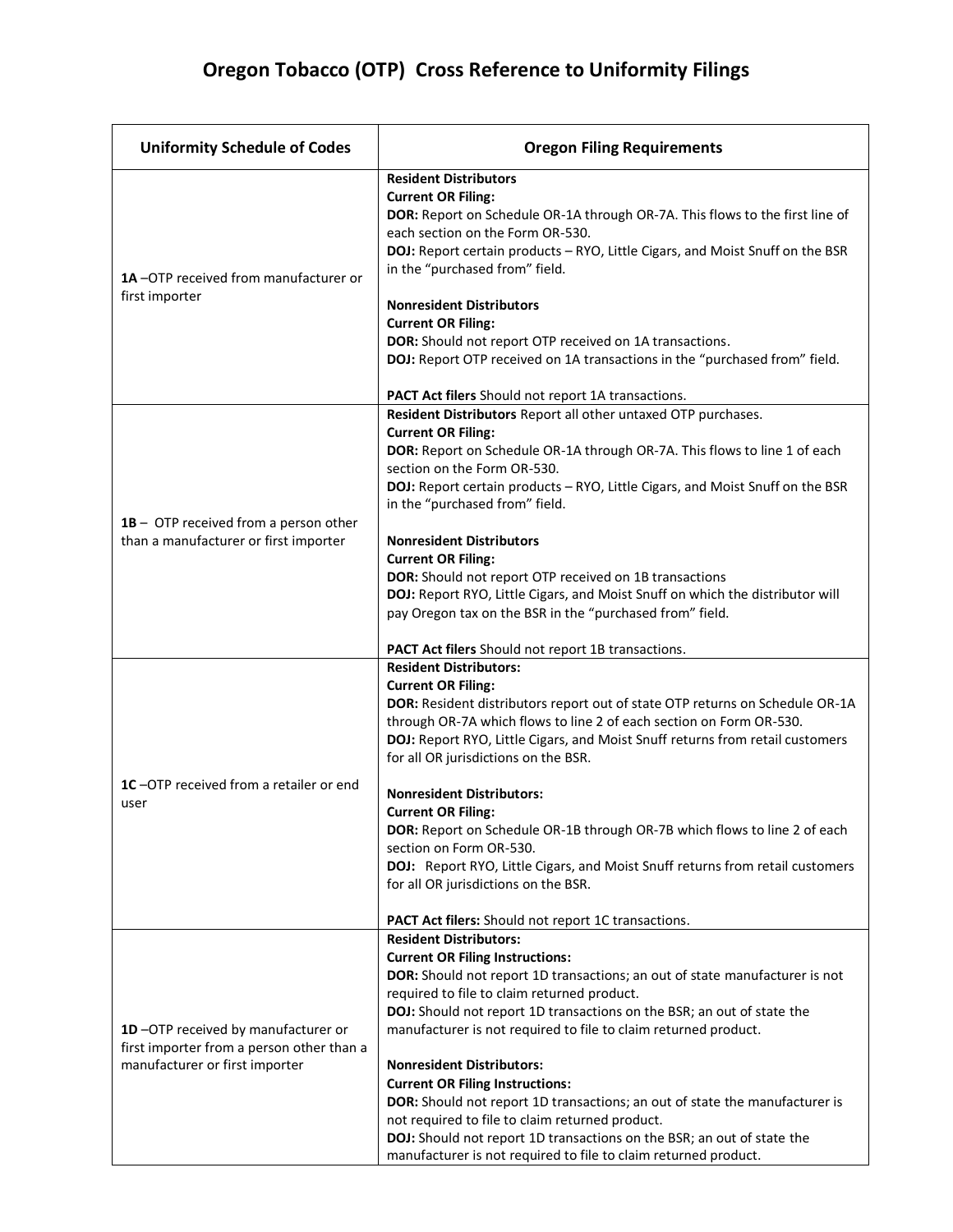## **Tobacco (OTP) Uniform Schedule of Codes for Oregon Disbursements**

| <b>Uniformity Schedule of Codes</b>                                         | <b>Oregon Filing Requirements</b>                                                                                                                                                                                                                                                                                                                                                                                                                                                                                                                                                                                                                                                                                                                                                                                                                                                                                                                                                                                      |
|-----------------------------------------------------------------------------|------------------------------------------------------------------------------------------------------------------------------------------------------------------------------------------------------------------------------------------------------------------------------------------------------------------------------------------------------------------------------------------------------------------------------------------------------------------------------------------------------------------------------------------------------------------------------------------------------------------------------------------------------------------------------------------------------------------------------------------------------------------------------------------------------------------------------------------------------------------------------------------------------------------------------------------------------------------------------------------------------------------------|
| 2A-OTP disbursed by a manufacturer or<br>first importer                     | <b>Resident Distributors:</b><br><b>Current OR Filing Instructions:</b><br>DOR: Should not report 2A transactions.<br>DOJ: Should not report 2A transactions on the BSR.                                                                                                                                                                                                                                                                                                                                                                                                                                                                                                                                                                                                                                                                                                                                                                                                                                               |
|                                                                             | <b>Nonresident Distributors:</b><br><b>Current OR Filing Instructions:</b><br>DOR: Should not report 2A transactions.<br>DOJ: Should not report 2A transactions on the BSR.                                                                                                                                                                                                                                                                                                                                                                                                                                                                                                                                                                                                                                                                                                                                                                                                                                            |
|                                                                             | <b>PACT Act filers:</b> Report RYO and smokeless tobacco product shipped into<br>Oregon.                                                                                                                                                                                                                                                                                                                                                                                                                                                                                                                                                                                                                                                                                                                                                                                                                                                                                                                               |
| 2B-OTP disbursed to a person other<br>than a manufacturer or first importer | <b>Resident Distributors:</b><br><b>Current OR Filing Instructions:</b><br>DOR: Report any disbursement to non-Oregon jurisdictions. Report these<br>disbursements on Schedule OR-1C through OR-7C which flows to line 3 for<br>each section on Form 530.<br>DOJ: Report sales of RYO, Little Cigars, and Moist Snuff on which the filing<br>distributor paid Oregon tax. Do not report transactions on BSR if distributor<br>purchased product tax-paid.<br><b>Nonresident Distributors:</b><br><b>Current OR Filing Instructions:</b><br>DOR: Report disbursements into Oregon. Report only OR jurisdiction on<br>Schedule OR-1A through OR-7A which flows to line 1 of each section on Form<br>530.<br>DOJ: Report sales of RYO, Little Cigars, and Moist Snuff on which the filing<br>distributor paid Oregon tax. Do not report transactions on BSR if distributor<br>purchased product tax-paid.<br>PACT Act filers: Non-resident Pact act filers should report 2B transactions of<br>RYO and smokeless tobacco. |
| 2C-OTP disbursed to a retailer or end<br>user                               | <b>Resident Distributors:</b><br><b>Current OR Filing Instructions:</b><br>DOR: Report any disbursement for any non Oregon jurisdiction. Report on<br>Schedule OR-1C through OR-7C if sold out of Oregon which flows to line 3 of<br>each section.<br>DOJ: Report sales of RYO, Little Cigars, and Moist Snuff on which the filing<br>distributor paid Oregon tax. Do not report transactions on BSR if distributor<br>purchased product tax-paid.<br><b>Nonresident Distributors:</b><br><b>Current OR Filing Instructions:</b><br><b>DOR:</b> Report disbursements to retailers or end users located in Oregon. Only<br>OR jurisdiction is reported on Schedule OR-1A through OR-7A which flows to<br>line 1 of each section on Form 530.<br>DOJ: Report sales of RYO, Little Cigars, and Moist Snuff on which the filing<br>distributor paid Oregon tax. Do not report transactions on BSR if distributor<br>purchased product tax-paid.                                                                            |